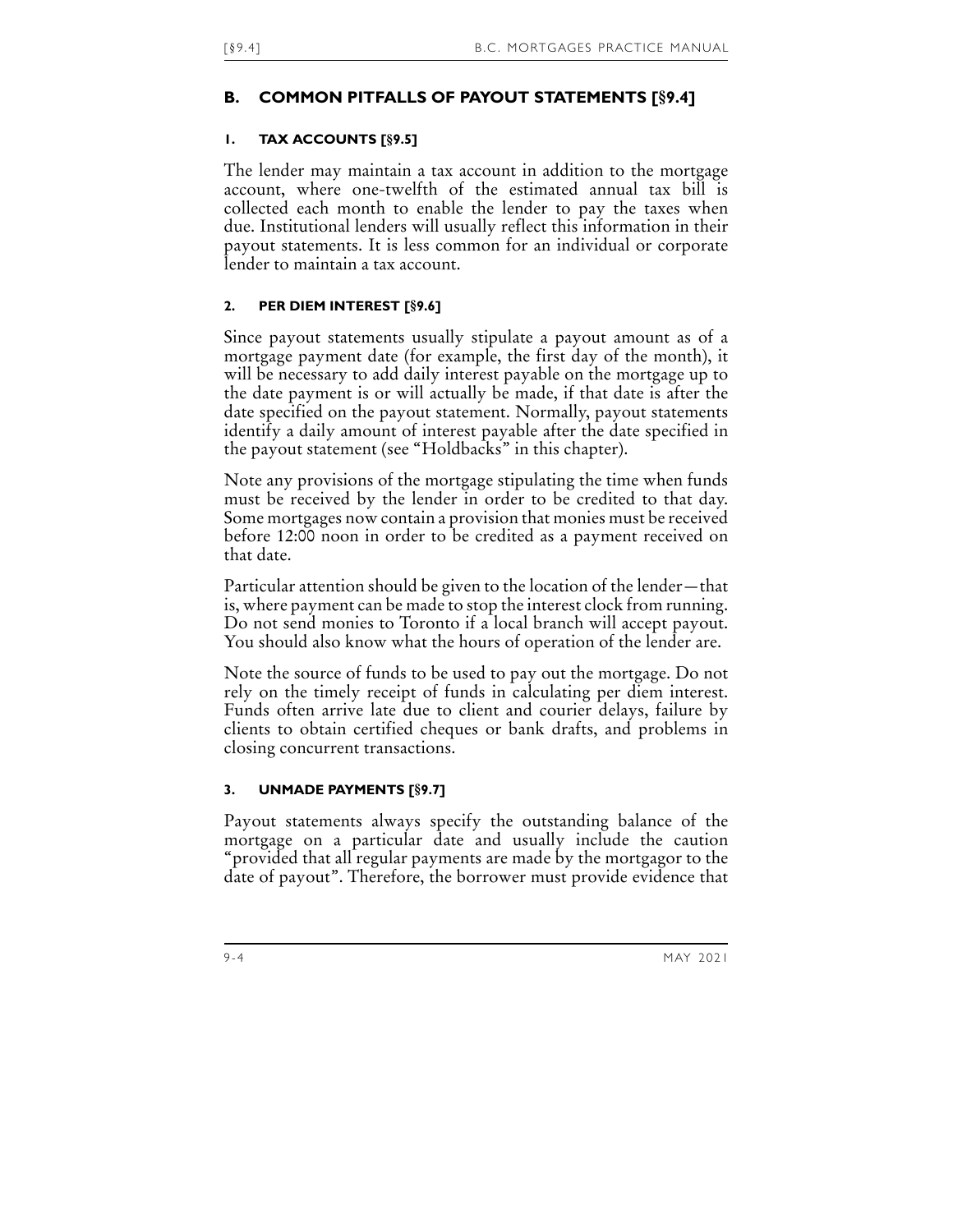all payments have been made in order to avoid any shortfall. See also "[Holdbacks"](#page-2-0) in this chapter.

## **4. PREPAYMENT PENALTIES [§9.8]**

Unless an "open mortgage" is being paid out, there is generally some form of prepayment penalty provided for in the mortgage. Determine the exact nature of these penalties, and take them into account when calculating the amount required to pay out the mortgage. If the mortgage is due, consider whether the lender can demand a prepayment penalty in light of s. 8 of the *Interest Act*, R.S.C. 1985, c. I-15. For further discussion, see "Section 8—No Fine, etc. Allowed on Payments in Arrears" in chapter 2.

## **5. "E. & O.E." ON PAYOUT STATEMENTS [§9.9]**

A certified payout statement from the lender may bear the endorsement "E. & O.E." (errors and omissions excepted) by which the lender purports to reserve the right to adjust the stated amount required to secure a discharge if there were errors or omissions in preparing the statement. Even if the payout statement does not bear this endorsement, the lender may take the position that additional money is required to be paid by the borrower/vendor, and litigation may be the only recourse. The *Property Law Act*, R.S.B.C. 1996, c. 377, s. 33(1)(c), obligates a lender to deliver a registrable discharge only "if the mortgagor is entitled to a discharge …", which may be of little assistance to the lawyer in satisfying their undertaking to the purchaser's or lender's lawyer. See "Discharges—Institutional Lenders" in chapter 8 and *Cherrington v. Montreal Trust Co. of Canada*, [1990 CanLII 2227 \(BC SC\).](http://canlii.ca/t/1dtb5)

# **6. B.C. GOVERNMENT SECOND MORTGAGES [§9.10]**

At present, there are no outstanding mortgages held with BMO Bank of Montreal (since July 2014), and the portfolio no longer exists. However, for investigation purposes, you may contact:

BMO Bank of Montreal BC Second Mortgages 865 Harrington Court Burlington, ON L7N 3P3

MAY 2021 9-5